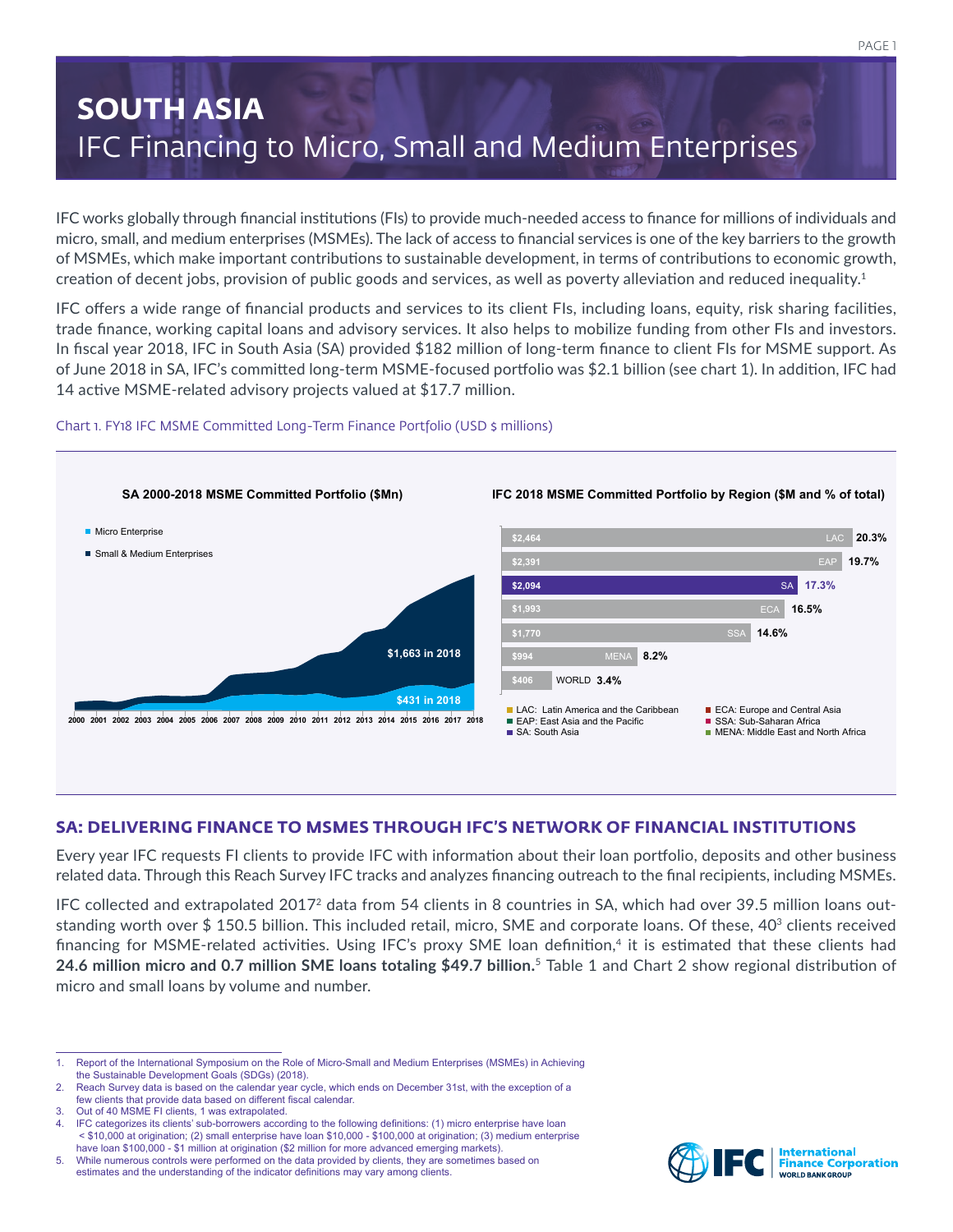

## Table 1: IFC FI Clients' Micro and SME Outstanding Loan Portfolio by Region, 2017

| <b>Region</b>                    | <b>Micro Loans</b> |             | <b>SME Loans</b> |             | <b>MSME Loans</b> |             |
|----------------------------------|--------------------|-------------|------------------|-------------|-------------------|-------------|
|                                  | # Millions         | \$ Billions | # Millions       | \$ Billions | # Millions        | \$ Billions |
| <b>East Asia and the Pacific</b> | 11.21              | 31.51       | 5.05             | 178.19      | 16.26             | 209.69      |
| Europe and Central Asia          | 2.68               | 5.94        | 0.85             | 52.56       | 3.53              | 58.51       |
| Latin America and the Caribbean  | 12.08              | 12.41       | 1.55             | 90.62       | 13.63             | 103.03      |
| Middle East and North Africa     | 1.15               | 0.81        | 0.04             | 5.10        | 1.19              | 5.91        |
| <b>South Asia</b>                | 24.58              | 21.71       | 0.65             | 27.96       | 25.23             | 49.68       |
| Sub-Saharan Africa               | 2.72               | 1.47        | 0.19             | 10.32       | 2.91              | 11.79       |
| <b>Total Loans</b>               | 54.42              | 73.86       | 8.32             | 364.75      | 62.74             | 438.60      |

### Chart 2: IFC FI Clients' Micro and SME Outstanding Loan Portfolio Distribution (%), 2017



# **FOSTERING ECONOMIC GROWTH AND SOCIAL WELFARE: THE ESTIMATED IMPACT ON SME JOB CREATION**

According to IFC's in-house econometric model, every million dollars loaned to SMEs in developing countries created an estimated average of 16.3 additional permanent jobs over two years, when compared to firms that did not have access to finance. In addition to the Reach Survey data, this model uses primary data collected by IFC during SME surveys and the World Bank Enterprise Survey data. Extrapolating IFC's estimate to its own client financial institutions suggests that in 2017, due to their SME lending activities, the availability of financing resulted in the creation of about 202,000 to 301,000 additional permanent jobs in South Asia (see Table 1 and Chart 3).



<sup>6.</sup> Job creation estimates capture the number of additional permanent jobs added by SMEs only who receive financing, compared to similar SMEs who do not have access to financing. The model relies on the growth of the SME loan portfolio as the key input. The range is based on different assumptions about loan disbursement.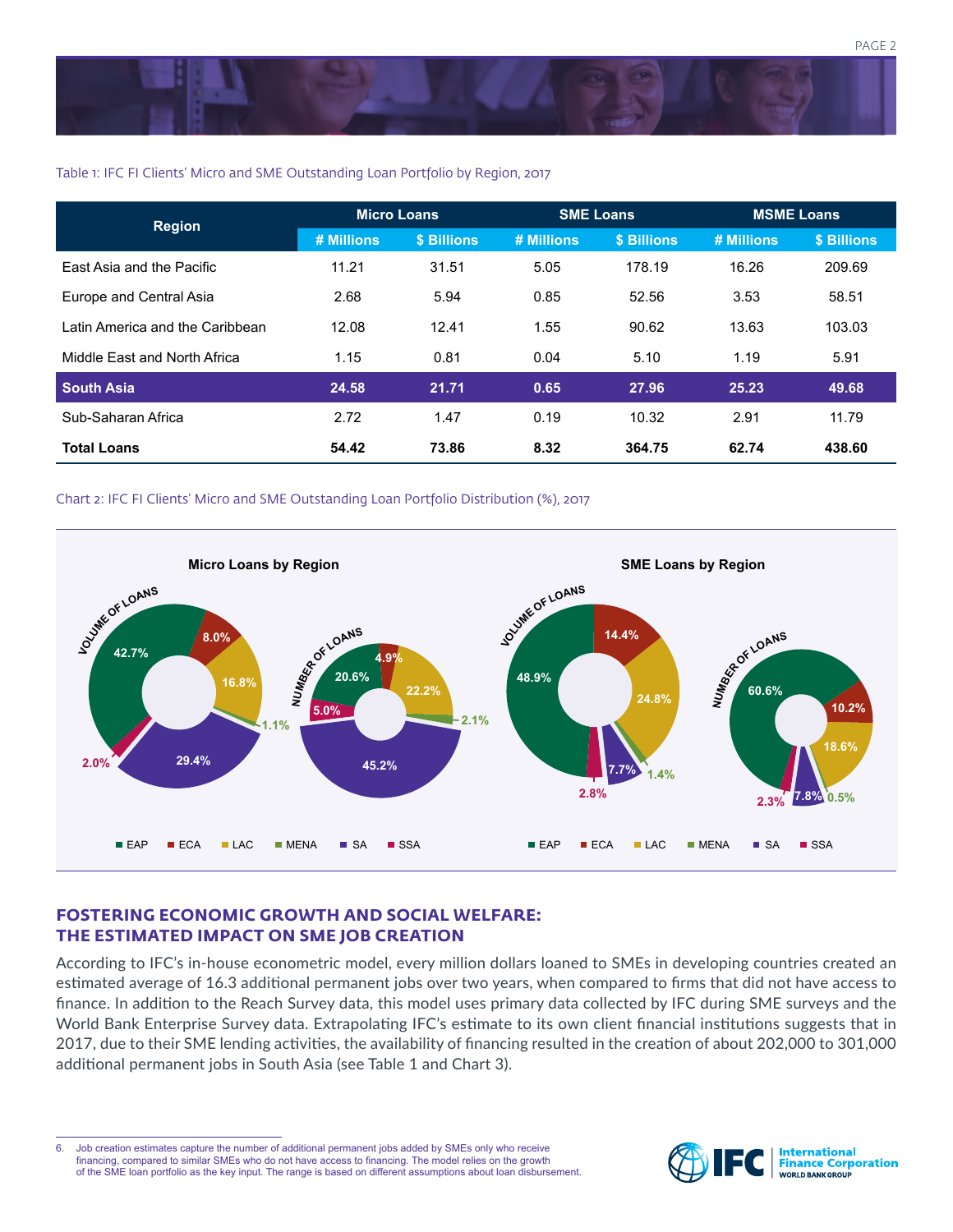



#### Chart 3. SME Jobs Created in 2017 ('000s)



# **SA: AN OVERVIEW OF OUTCOMES FOR IFC ENGAGEMENTS: MICROFINANCE AND SME**

IFC places its MSME clients in two categories: FIs supported by IFC in the area of microfinance – clients with microfinancefocused engagements; and FIs supported by IFC in the area of SME financing – clients with SME-focused engagements.

In 2017, IFC collected or extrapolated data from 13 microfinance and 27 SME-focused engagements in SA. SME-focused clients funded about 42.2 percent of the total number of micro loans representing 39.5 percent of the total funding for the microenterprises. Likewise, the microfinance focused clients actively crossed over to SME with 16.4 percent of the number of SME loans and 6.3 percent of the total volume. In addition, 38.5 percent of clients with microfinancefocused engagement and 44.4 percent of clients with SME-focused engagement received advisory services.

Table 3: SME-Focused Engagements in SA<sup>8</sup>

#### Table 2: Microfinance-Focused Engagements in SA<sup>7</sup>

|                     | <b>Outstanding</b><br><b>Loan Portfolio</b> |             | <b>Average</b><br><b>Loan Size</b> | <b>NPLs</b> |                     | <b>Outstanding</b><br><b>Loan Portfolio</b> |      | <b>Average Loan</b><br><b>Size</b> | <b>NPLs</b> |
|---------------------|---------------------------------------------|-------------|------------------------------------|-------------|---------------------|---------------------------------------------|------|------------------------------------|-------------|
| Loan<br><b>Type</b> | # Millions                                  | \$ Billions |                                    | $\%$        | Loan<br><b>Type</b> | # Millions \$ Billions                      |      |                                    | %           |
| Micro               | 14.2                                        | 13.1        | 924.5                              | 10.8%       | Micro               | 10.4                                        | 8.6  | 827.3                              | 3.3%        |
| <b>SME</b>          | 0.1                                         | 1.8         | 16.628.8                           | 18.4%       | <b>SME</b>          | 0.5                                         | 26.2 | 48.064.7                           | 4.7%        |
| <b>Total</b>        | 14.3                                        | 14.9        | 1.041.5                            | 11.8%       | Total               | 10.9                                        | 34.8 | 3,186.0                            | 4.5%        |

Notably, Microfinance-focused engagements reported higher NPLs, especially among the SME loans. Overall, the microfinancefocused engagements have shown significant lower asset quality, with higher NPLs (see Tables 2 and 3).

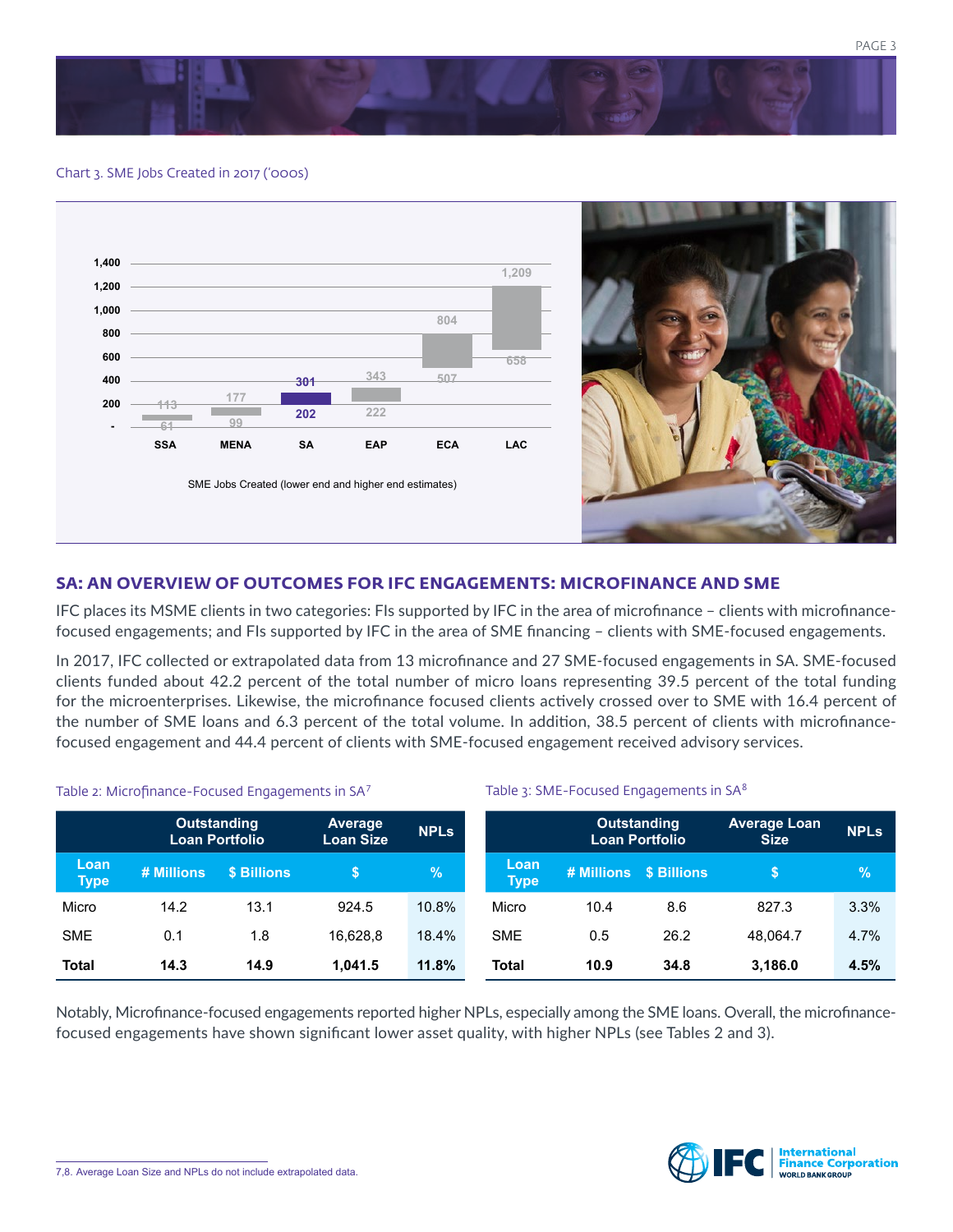

# **SA: IFC CLIENTS' LOANS TO WOMEN AND WOMEN-OWNED MSMEs**

Gender equality is a fundamental condition for a prosperous and sustainable world; however, in many countries women have lower access to education, employment, business opportunities and financial services, as well as unequal social status and rights. The annual estimated credit gap for women-owned SMEs is about \$1.7 trillion.<sup>9</sup>

To address this challenge, IFC launched in 2012 Banking on Women Program that promotes financing for women-owned SMEs. In addition, recently IFC requested clients to report on their loan portfolios to women-owned enterprises. In 2017, 21 IFC FI clients provided data for micro loans to women while 17 FI clients provided SME loans to women data. These clients provided 68.9 percent of total micro loans by number to women, and 5.4 percent of total SME loans by number to women-owned firms<sup>10</sup> (see Table 4).

#### Table 4: SA: IFC FI Clients' Loans to Women and Women-owned MSMEs

|            | Number of<br><b>Loans to Women</b> | <b>Total Volume of</b><br><b>Loans to Women</b> | Number of<br><b>Loans to Women</b> | <b>Total Volume of</b><br>Loans to Women' | <b>NPLs (Loans)</b><br>to Women) | <b>NPLS (All</b><br>Loans) |
|------------|------------------------------------|-------------------------------------------------|------------------------------------|-------------------------------------------|----------------------------------|----------------------------|
| Loan Type  | # '000                             | \$ Millions                                     | % Of total                         | % Of total                                | $\%$                             | $\mathcal{A}$              |
| Micro      | 13.148.5                           | 5.417.5                                         | 68.9%                              | 28.5%                                     | 2.7%                             | 5.5%                       |
| <b>SME</b> | 25.3                               | 546.4                                           | $5.4\%$                            | 3.5%                                      | 7.9%                             | 6.6%                       |

# **SA: HISTORICAL GROWTH AND**<br>Chart 4. SA: IFC Clients' MSME Loan Portfolio Growth, 2004-2017 **DYNAMICS OF IFC CLIENTS' MSME PORTFOLIO**

The volume of micro and SME loans by IFC's portfolio of MSME client FIs has grown consistently over time. Three main factors influence MSME loan portfolio growth: 1) changes in the MSME portfolio among existing IFC clients, 2) entries of new clients, and 3) exits of existing clients, when, for example, IFC clients fully repay their loans. The dynamics of these factors determines the MSME reach growth trends from year to year. Thus, in the post-financial crisis period (2011-2017), the MSME loan portfolio increased 28.6 percent by number, and 20.2 percent by volume on a compounded basis. During 2016-2017, the volume of MSME loans decreased increased by 77.1 percent, however the number of loans increased by 5.6 percent (see Chart 4).



10. IFC defines women-owned SME as a firm with (a) > 51 percent ownership/stake by a woman/women; or (b) > 20 percent owned by a woman/women AND 1 woman as CEO/COO (President/Vice-President) as well as 30 percent of the board of directors being women where a board exists; and which received loans from \$10,000 to \$1 or 2 million at origination.



<sup>9.</sup> IFC MSME Finance Gap (2017). http://www.smefinanceforum.org/data-sites/msme-finance-gap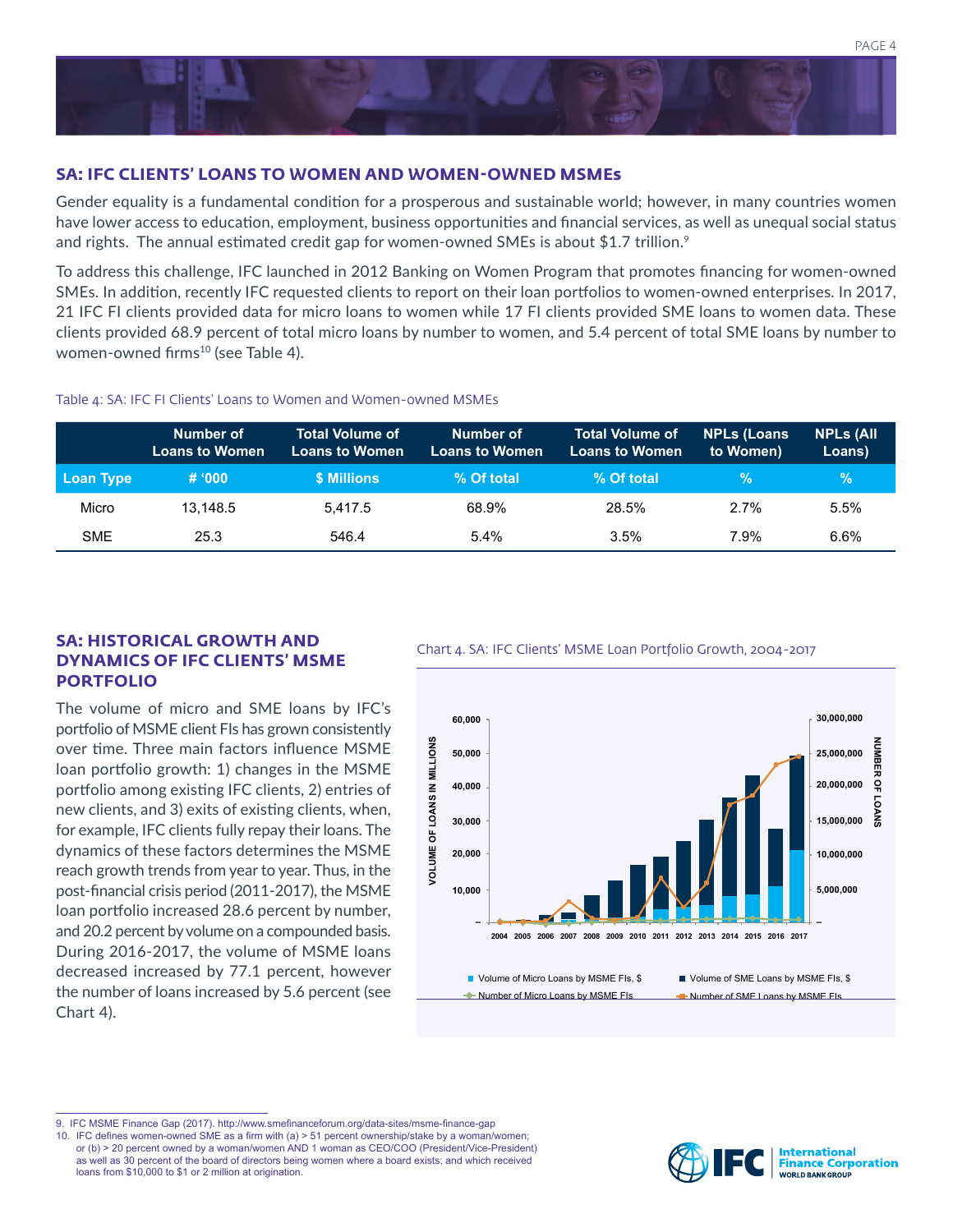# **SA: DEPOSIT AND OTHER TRANSACTIONAL ACCOUNTS**

Universal financial access is one of the strategic development goals for the World Bank Group. Financial access may include loans, but can also simply mean someone has access to alternative financial channels (i.e. mobile banking, internet banking) or deposit/saving accounts. The growth of savings accounts is also important because deposits are a major funding source for deposit-taking institutions and a safe place for their clients to store cash.

In 2017, 28 clients reported 72.0 billion in liability accounts, which include current/transactional accounts, interest-bearing deposits, and e-money accounts. One year before, 15 clients reported \$27.2 billion in deposits and other transactional accounts.

Chart 5 demonstrates the distribution of the deposits and other transactional accounts by the type of the account owner. Individual and MSME accounts hold about 72.5 percent of the total deposits volume among SME focused engagements and 51.7 percent among micro engagements.

# **THE MSME FINANCE GAP AND OPPORTUNITIES FOR FIs TO ADDRESS CREDIT CONSTRAINTS**

The World Bank Group report, "MSME Finance Gap: Assessment of the Shortfalls and Opportunities in Financing Micro, Small and Medium Enterprises in Emerging Markets", estimates that in the developing economies surveyed, the potential demand for MSME finance is \$ 8.9 trillion. The finance gap attributable to formal MSMEs in developing countries is valued at \$ 5.2 trillion, which is equivalent to 19 percent of the gross domestic product (GDP) of the 128 countries. This in turn amounts to 1.4 times the current level of MSME lending to these countries.

Moreover, the study estimates that there are 65 million formal micro, small and medium enterprises that are credit constrained, representing 40 percent of all MSMEs in the 128 reviewed countries.

Regional analysis of potential MSME demand demonstrates that it is highest in the East Asia and The Pacific (EAP) region – with almost 58 percent of the total global potential demand (see Chart 6). This is mainly driven by the large demand and supply in China (\$4.4 trillion and \$2.5 trillion, respectively). The finance gap in Latin America and the Caribbean (LAC) is the second largest after the East Asia region, and is mainly driven by Brazil (\$0.6 trillion). India is another big contributor Chart 5. SA: IFC Clients' Volume of Deposits and Other Transactional Accounts, 2017 (Average Volume Percentage Distribution)